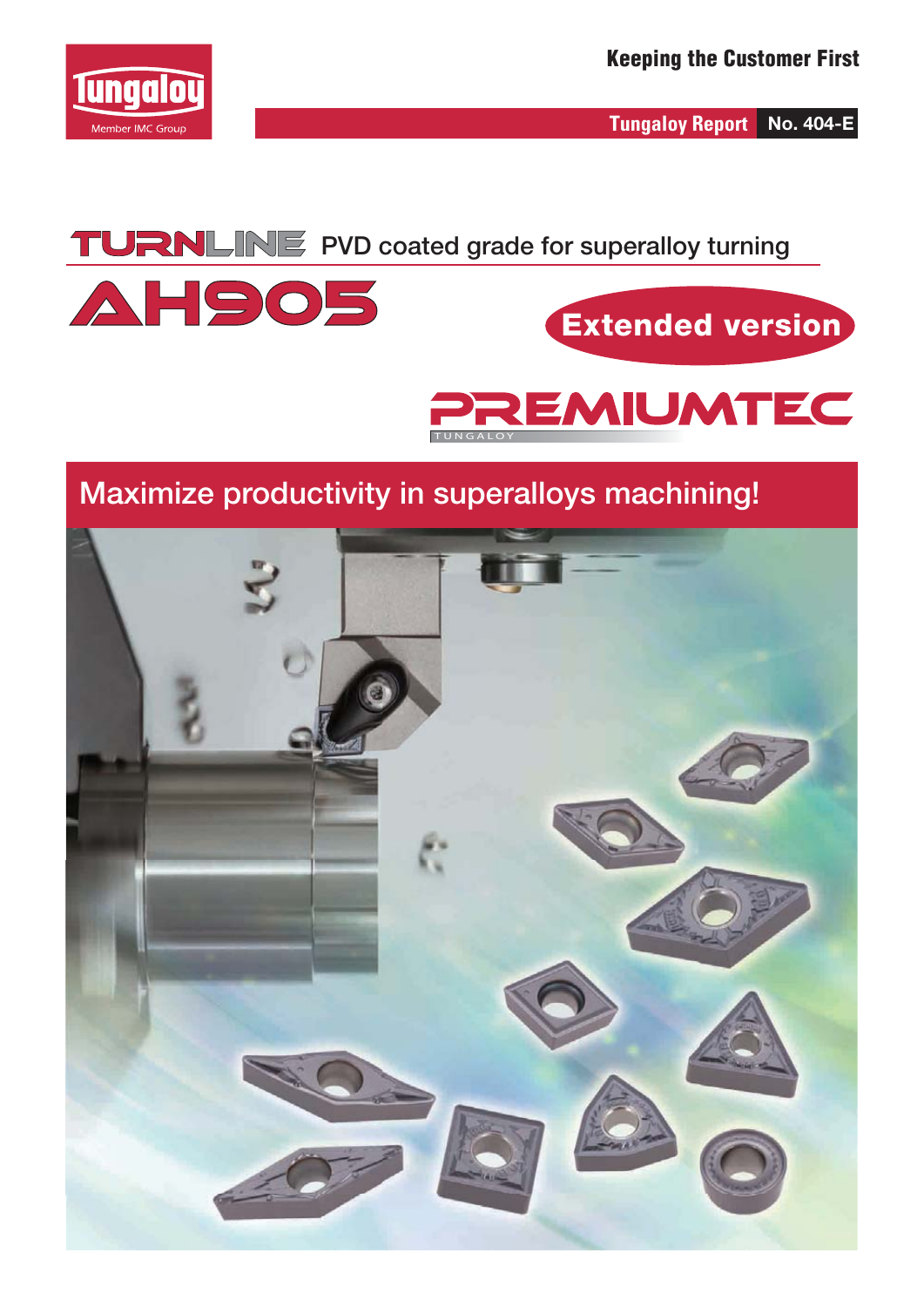

# **Extended positive insert range** to improve Superalloy machining capabilities!

### **Features**

### **AH905 - The ideal grade for superalloy turning**

#### **Long tool life Highest level of reliability!**

**Specified grade for Superalloy machining**

New (Al,Ti)N layer has very high oxidation resistance. This provides excellent wear resistance when cutting superalloys.





**Smooth insert surface prevents chip adhesion and improves chip flow.** 

New (Al,Ti)N coating

**Fine grain cemented carbide** Provides high impact resistance

| Appli- | Grade                                 |                     | <b>Substrate</b>  |                |                     | Coating layer  |                                                                                        |
|--------|---------------------------------------|---------------------|-------------------|----------------|---------------------|----------------|----------------------------------------------------------------------------------------|
| cation | Application code                      | Specific<br>gravity | Hardness<br>(HRA) | T.R.S<br>(GPa) | Main<br>Composition | Thickness (um) | Features                                                                               |
|        | <b>AH905</b><br>Superalloys S01 - S15 | 15.0                | 93.0              | 2.9            | $ $ (Al,Ti)N $ $    | 1.5            | For turning of superalloy<br>New coating improves the<br>adhesion and wear resistance. |

#### **HMM chipbreaker for superalloy turning**

Uniquely designed chipbreaker with 3-dimensional shape



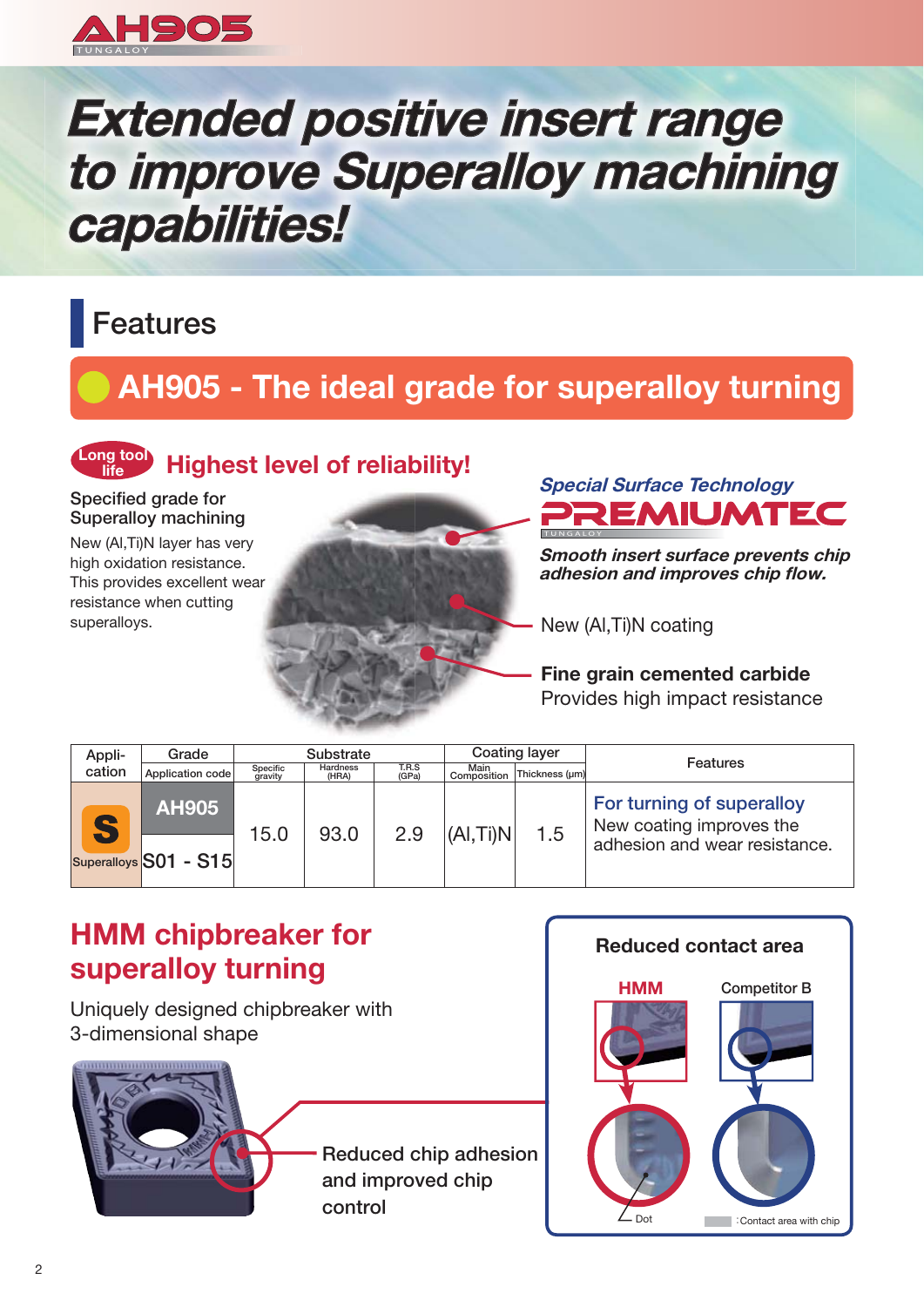## **Cutting performance**

#### **New grade provides remarkable tool life in superalloy cutting.**



#### **HMM chipbreaker offers highly stable chip control.**



### **Chipbreaker (Negative type insert)**



### **Standard cutting conditions**

| Work material                       | Application    | Chipbreaker | Grade        | <b>Cutting speed</b><br>$Vc$ (m/min) | Depth of cut<br>ap (mm)               | Feed<br>$(mm$ /rev $)$ |
|-------------------------------------|----------------|-------------|--------------|--------------------------------------|---------------------------------------|------------------------|
| Ni-base alloys<br>(Inconel 718 etc) | Medium cutting | <b>HMM</b>  | <b>AH905</b> | $50(20-100)$                         | 1.5 $(0.5 - 3.0)$ $(0.2 (0.1 - 0.3))$ |                        |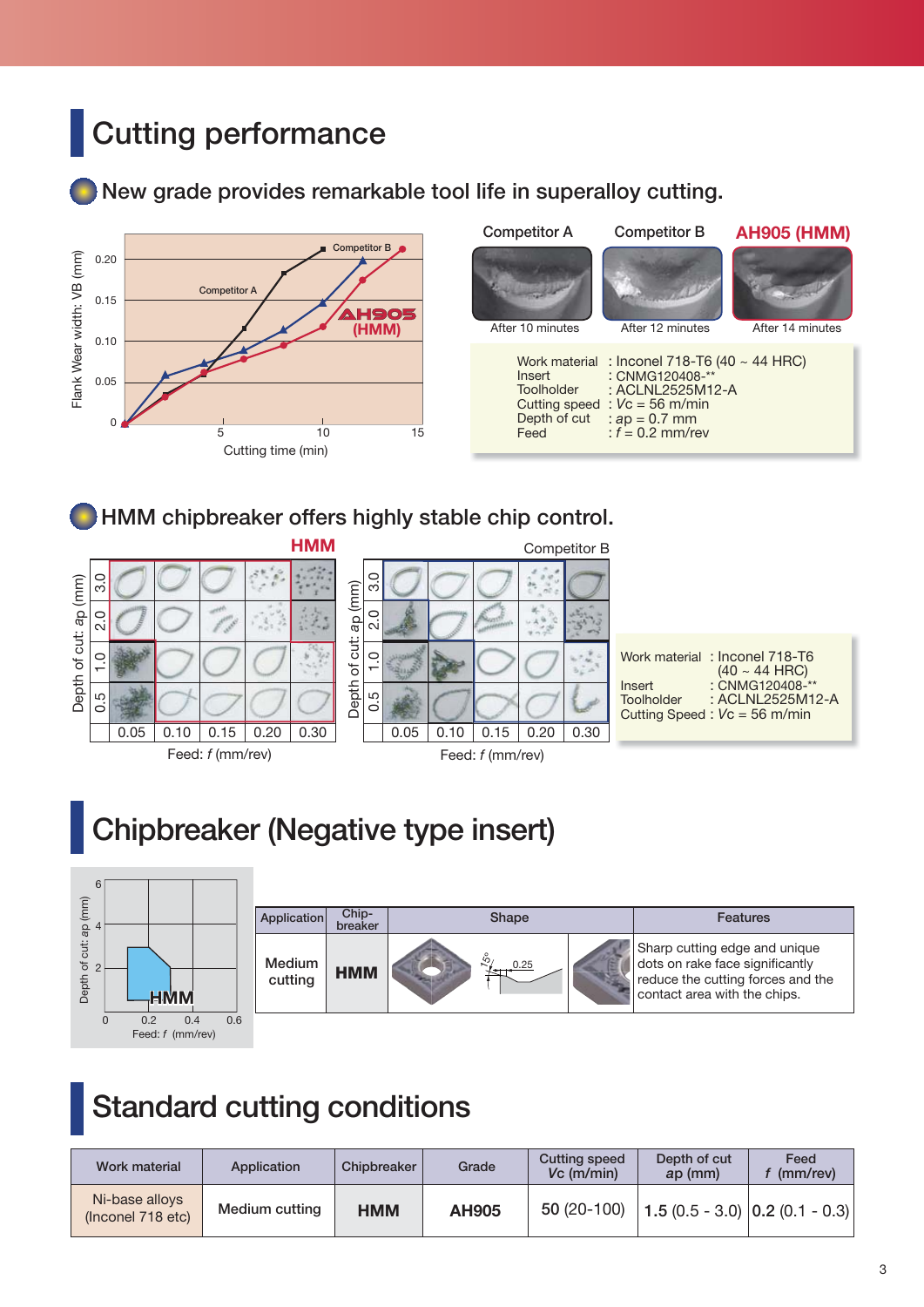

### **Chipbreakers (Positive type insert)**

| Uniporeakers (Positive type insert)                                                            |                                   |                  |                         |                                                                                                                                                                  |
|------------------------------------------------------------------------------------------------|-----------------------------------|------------------|-------------------------|------------------------------------------------------------------------------------------------------------------------------------------------------------------|
|                                                                                                | Application                       | Chip-<br>breaker | Shape                   | <b>Features</b>                                                                                                                                                  |
| Depth of cut: ap (mm)<br>$\overline{4}$<br><b>PSF</b><br>3<br><b>PSS</b><br>$\overline{2}$     | Finishing                         | <b>PSF</b>       | 0.12<br>$\frac{1}{20}$  | Highly recommended chipbreaker<br>for finishing with low cutting<br>forces. This offers excellent chip<br>control at small depths of cut.                        |
| $\overline{0.6}$<br>0.2<br>0.4<br>$\Omega$<br>Feed: f (mm/rev)                                 | Finishing<br>to light<br>cutting  | <b>PSS</b>       | 0.15<br>10 <sup>o</sup> | Uniquely designed chipbreaker<br>reduces the cutting forces and<br>delivers exceptional chip control in<br>a wide range of cutting conditions.                   |
| $\overline{4}$<br>Depth of cut: ap (mm)<br><b>PS</b><br>3<br>All-<br>$\overline{2}$<br>round   | Finishing<br>to medium<br>cutting | <b>PS</b>        | $\overline{p}$          | Versatile chipbreaker for medium<br>cutting. Sharp cutting edge and<br>special chipbreaker provides<br>outstanding chip control.                                 |
| 0.2<br>0.6<br>$\mathbf{0}$<br>0.4<br>Feed: f (mm/rev)                                          | Medium<br>cutting                 | All-<br>round    | 0.25                    | Suitable for a wide range of<br>applications from continuous to<br>interrupted cutting. This chipbreaker<br>combines sharpness with high<br>fracture resistance. |
| Depth of cut: ap (mm)<br>$\overline{3}$<br><b>RS</b><br>$\overline{2}$<br>61<br>$\overline{1}$ | Finishing<br>to light<br>cutting  | <b>RS</b>        | 0.2<br>ပြေ              | Chipbreaker for round inserts.<br>RS chipbreaker allows excellent<br>chip control with large rake angle<br>to curl chips smoothly.                               |
| $\overline{0.2}$<br>0.4<br>$\overline{0.6}$<br>$\Omega$<br>Feed: f (mm/rev)                    | Medium<br>cutting                 | 61               | 0.15<br>/နိ             | Chipbreaker for round insert.<br>Suitable for medium cutting with<br>small depth of cut and high feed.                                                           |

### **Standard cutting conditions**

| <b>Work material</b>                | Application                    | Chipbreaker      | Grade        | <b>Cutting speed</b><br>$Vc$ (m/min) | Depth of cut<br>ap (mm) | Feed<br>$f$ (mm/rev)                  |
|-------------------------------------|--------------------------------|------------------|--------------|--------------------------------------|-------------------------|---------------------------------------|
|                                     | Finishing                      | <b>PSF</b>       |              |                                      |                         | $0.3(0.05 - 0.5)$ 0.16 (0.02 - 0.3)   |
|                                     | Finishing<br>to light cutting  | <b>PSS</b>       |              |                                      |                         | 1.0 $(0.5 - 2.0)$ 0.16 $(0.02 - 0.3)$ |
| Ni-base alloys<br>(Inconel 718 etc) | Finishing<br>to medium cutting | <b>PS</b>        | <b>AH905</b> | 50 (20-100)                          |                         | 1.0 $(0.5 - 2.5)$ 0.16 $(0.02 - 0.3)$ |
|                                     | Medium cutting                 | <b>All-round</b> |              |                                      |                         | 1.5 $(0.5 - 3.0)$ 0.19 $(0.08 - 0.3)$ |
|                                     | Finishing<br>to light cutting  | <b>RS</b>        |              |                                      |                         | 1.0 $(0.5 - 1.5)$ 0.15 $(0.03 - 0.3)$ |
|                                     | Medium cutting                 | 61               |              |                                      | $1.0(0.5 - 2.0)$        | $0.4(0.2 - 0.6)$                      |

### **Inserts**

#### **Rhombic, 80° Negative type**

|                  | <u>.</u>                                                                              |                                                        |                       |                |         |                 |                 |                  |
|------------------|---------------------------------------------------------------------------------------|--------------------------------------------------------|-----------------------|----------------|---------|-----------------|-----------------|------------------|
|                  | Chipbreaker                                                                           |                                                        |                       | Stocked grades |         | Dimensions (mm) |                 |                  |
| Appli-<br>cation | Appearance                                                                            | $f - ap$                                               | Cat. No.              | Coated         | I.C.dia | Thick-<br>ness  | Hole<br>dia     | Corner<br>radius |
|                  | (Cross section)                                                                       |                                                        |                       | <b>AH905</b>   | ød      | S               | Ød <sub>1</sub> | $r\varepsilon$   |
|                  | <b>HMM</b>                                                                            |                                                        | <b>CNMG120404-HMM</b> |                |         |                 |                 | 0.4              |
|                  |                                                                                       | $\sqrt{\frac{2}{5}}^{10}$                              | <b>CNMG120408-HMM</b> |                | 12.7    | 4.76            | 5.16            | 0.8              |
|                  |                                                                                       | qp<br>6                                                | <b>CNMG120412-HMM</b> |                |         |                 |                 | 1.2              |
| Medium           |                                                                                       | ti.<br>4                                               | <b>CNMG160608-HMM</b> |                |         |                 |                 | 0.8              |
| cutting          |                                                                                       | ৳                                                      | <b>CNMG160612-HMM</b> |                | 15.875  | 6.35            | 6.35            | 1.2              |
|                  | $\omega$<br>0.25                                                                      | Depth                                                  | <b>CNMG160616-HMM</b> |                |         |                 |                 | 1.6              |
|                  |                                                                                       | 0.4<br>$0.6$ $0.8$ 1.0<br>0<br>0.2<br>Feed: f (mm/rev) |                       |                |         |                 |                 |                  |
|                  | *Note: Chipbreaker cross sections are of insert marked *<br>$\bullet$ : Stocked items |                                                        |                       |                |         |                 |                 |                  |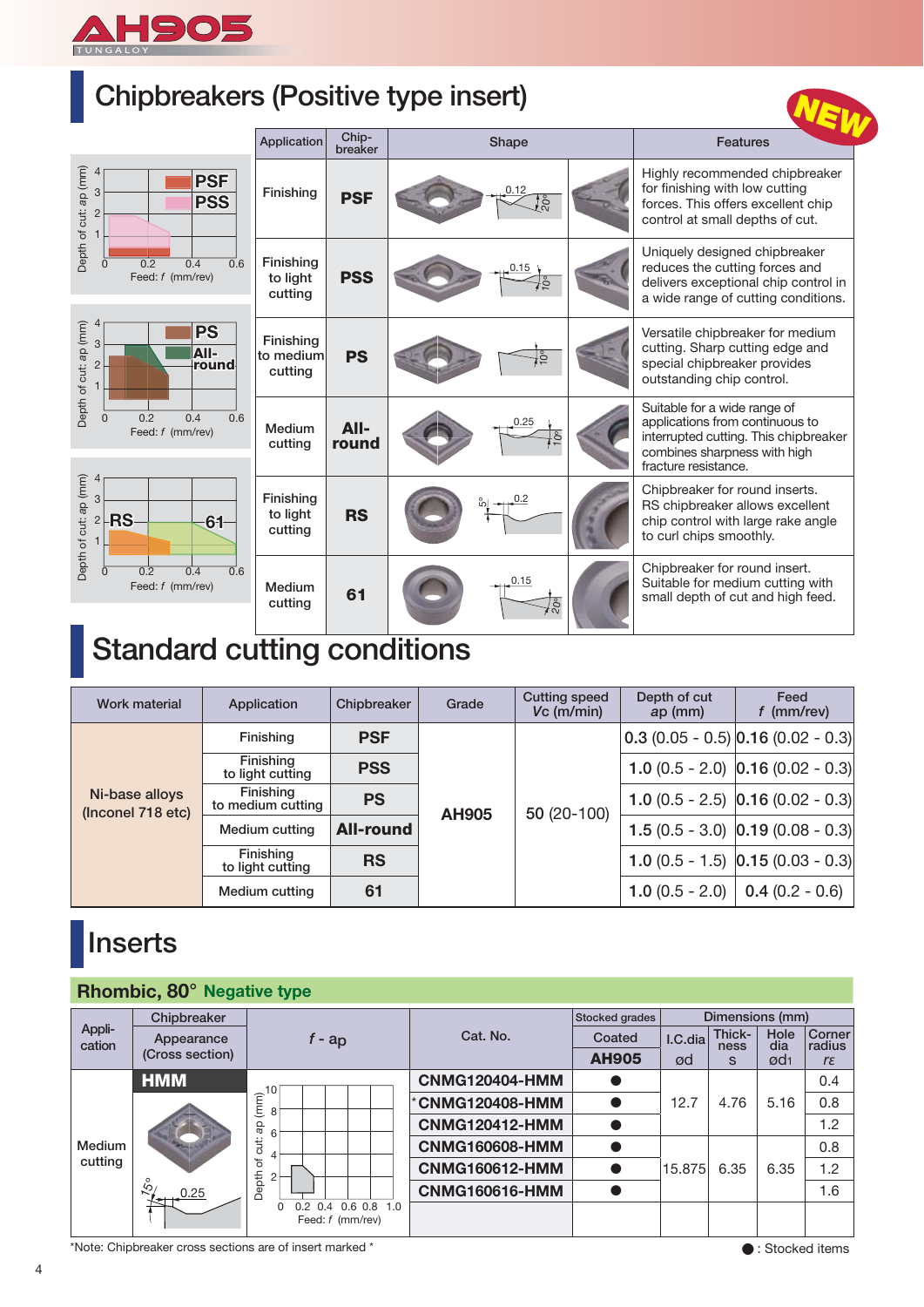#### *f* **- ap Coated I.C.dia** Thick- Hole Corn<br> **AH905** ød s ød1 *rε* **HMM**  $\overline{\phantom{a}10}$  **DNMG150404-HMM**  $\bullet$  $\bullet$  | 12.7 | 4.76 | 5.16 | 0.8 0.4 \***DNMG150408-HMM** -**DNMG150412-HMM**  $\bullet$  $\bullet$  | | | | 1.2 0 0.2 0.4 0.6 0.8 1.0 10 8 6 4 2 15º 0.25  **Rhombic, 55° Negative type Medium cutting** Appli-**Chipbreaker** Appli-<br> **Cation** Appearance *Appearance F* - ap Cat. No. **Stocked grades Coated Dimensions (mm) I.C.dia Thick- Hole Corner ness dia radius** Feed: *f* (mm/rev)

|                   | Square, 90° Negative type |                                                                                              |                       |                |         |                 |                 |                  |
|-------------------|---------------------------|----------------------------------------------------------------------------------------------|-----------------------|----------------|---------|-----------------|-----------------|------------------|
|                   | Chipbreaker               |                                                                                              |                       | Stocked grades |         | Dimensions (mm) |                 |                  |
| Appli-<br>cation  | Appearance                | $f - ap$                                                                                     | Cat. No.              | Coated         | I.C.dia | Thick-<br>ness  | Hole<br>dia     | Corner<br>radius |
|                   | (Cross section)           |                                                                                              |                       | <b>AH905</b>   | ød      | S               | ød <sub>1</sub> | $r\varepsilon$   |
|                   | <b>HMM</b>                | 10                                                                                           | *SNMG120408-HMM       |                | 12.7    | 4.76            | 5.16            | 0.8              |
|                   |                           | (mm)<br>8                                                                                    | <b>SNMG120412-HMM</b> |                |         |                 |                 | 1.2              |
| Medium<br>cutting | မိ<br>0.25                | đĐ<br>6<br>cut:<br>4<br>Depth of<br>2<br>0.2 0.4 0.6 0.8 1.0<br>$\Omega$<br>Feed: f (mm/rev) |                       |                |         |                 |                 |                  |

|                   |                               | 8                                                               | <b>DNMG150408-HMM</b> | o                         | 12.7    | 4.76                      | 5.16               | 0.8                   |
|-------------------|-------------------------------|-----------------------------------------------------------------|-----------------------|---------------------------|---------|---------------------------|--------------------|-----------------------|
|                   |                               |                                                                 | <b>DNMG150412-HMM</b> |                           |         |                           |                    | 1.2                   |
| Medium<br>cutting |                               | Depth of cut: ap (mm)<br>6<br>$\overline{4}$                    |                       |                           |         |                           |                    |                       |
|                   |                               | $\overline{2}$                                                  |                       |                           |         |                           |                    |                       |
|                   | 0.25                          | 0.2 0.4 0.6 0.8 1.0                                             |                       |                           |         |                           |                    |                       |
|                   |                               | 0<br>Feed: f (mm/rev)                                           |                       |                           |         |                           |                    |                       |
|                   |                               |                                                                 |                       |                           |         |                           |                    |                       |
|                   | Square, 90° Negative type     |                                                                 |                       |                           |         |                           |                    |                       |
| Appli-            | Chipbreaker                   |                                                                 |                       | Stocked grades            |         | Dimensions (mm)           |                    |                       |
| cation            | Appearance                    | $f - ap$                                                        | Cat. No.              | Coated                    | I.C.dia | Thick-<br>ness            | <b>Hole</b><br>dia | Corner<br>radius      |
|                   | (Cross section)               |                                                                 |                       | <b>AH905</b>              | ød      | S                         | Ød1                | $r\varepsilon$        |
|                   | <b>HMM</b>                    | 10                                                              | <b>SNMG120408-HMM</b> | 0                         | 12.7    | 4.76                      | 5.16               | 0.8                   |
|                   |                               | 8                                                               | <b>SNMG120412-HMM</b> | $\bullet$                 |         |                           |                    | 1.2                   |
|                   |                               | Depth of cut: ap (mm)<br>6                                      |                       |                           |         |                           |                    |                       |
| Medium<br>cutting |                               | $\overline{4}$                                                  |                       |                           |         |                           |                    |                       |
|                   | 0.25                          | $\overline{c}$                                                  |                       |                           |         |                           |                    |                       |
|                   |                               | $0.2$ 0.4 0.6 0.8 1.0<br>0                                      |                       |                           |         |                           |                    |                       |
|                   |                               | Feed: f (mm/rev)                                                |                       |                           |         |                           |                    |                       |
|                   |                               |                                                                 |                       |                           |         |                           |                    |                       |
|                   | Triangular, 60° Negative type |                                                                 |                       |                           |         |                           |                    |                       |
| Appli-            | Chipbreaker                   |                                                                 |                       | Stocked grades            |         | Dimensions (mm)<br>Thick- | <b>Hole</b>        | Corner                |
| cation            | Appearance<br>(Cross section) | $f - ap$                                                        | Cat. No.              | Coated                    | I.C.dia | ness                      | dia                | radius                |
|                   | <b>HMM</b>                    |                                                                 | <b>TNMG160404-HMM</b> | <b>AH905</b><br>$\bullet$ | ød      | S                         | Ød <sub>1</sub>    | $r\varepsilon$<br>0.4 |
|                   |                               |                                                                 | *TNMG160408-HMM       | $\bullet$                 | 9.525   | 4.76                      | 3.81               | 0.8                   |
|                   |                               |                                                                 |                       |                           |         |                           |                    |                       |
|                   |                               |                                                                 |                       |                           |         |                           |                    |                       |
|                   |                               |                                                                 | <b>TNMG160412-HMM</b> | $\bullet$                 |         |                           |                    | 1.2                   |
| Medium<br>cutting |                               |                                                                 |                       |                           |         |                           |                    |                       |
|                   |                               |                                                                 |                       |                           |         |                           |                    |                       |
|                   | 0.25                          | A<br>Depth of cut: ap (mm)<br>← ∞ o<br>0.2 0.4 0.6 0.8 1.0<br>0 |                       |                           |         |                           |                    |                       |
|                   |                               | Feed: f (mm/rev)                                                |                       |                           |         |                           |                    |                       |
|                   |                               |                                                                 |                       |                           |         |                           |                    |                       |
|                   | Rhombic, 80° Negative type    |                                                                 |                       |                           |         |                           |                    |                       |
| Appli-            | Chipbreaker                   |                                                                 |                       | Stocked grades            |         | Dimensions (mm)           |                    |                       |
| cation            | Appearance<br>(Cross section) | $f - ap$                                                        | Cat. No.              | Coated                    | I.C.dia | Thick-<br>ness            | Hole<br>dia        | Corner<br>radius      |
|                   |                               |                                                                 |                       | <b>AH905</b>              | ød      | S                         | ød <sub>1</sub>    | $r \varepsilon$       |
|                   | <b>HMM</b>                    | 10                                                              | <b>WNMG080404-HMM</b> | o                         |         |                           |                    | 0.4                   |
|                   |                               | 8                                                               | <b>WNMG080408-HMM</b> | $\bullet$<br>●            | 12.7    | 4.76                      | 5.16               | 0.8                   |
| Medium            |                               | 6                                                               | <b>WNMG080412-HMM</b> |                           |         |                           |                    | 1.2                   |
| cutting           |                               | $\overline{4}$                                                  |                       |                           |         |                           |                    |                       |
|                   | 0.25                          | Depth of cut: ap (mm)<br>$\sqrt{2}$                             |                       |                           |         |                           |                    |                       |
|                   |                               | 0.2 0.4 0.6 0.8 1.0<br>0<br>Feed: f (mm/rev)                    |                       |                           |         |                           |                    |                       |
|                   |                               |                                                                 |                       |                           |         |                           |                    |                       |
|                   |                               |                                                                 |                       |                           |         |                           |                    |                       |

|                   | <b>Rhombic, 80° Negative type</b> |                                                                                       |                       |                |         |                 |                 |                  |
|-------------------|-----------------------------------|---------------------------------------------------------------------------------------|-----------------------|----------------|---------|-----------------|-----------------|------------------|
|                   | Chipbreaker                       |                                                                                       |                       | Stocked grades |         | Dimensions (mm) |                 |                  |
| Appli-<br>cation  | Appearance                        | $f$ - ap                                                                              | Cat. No.              | Coated         | I.C.dia | Thick-<br>ness  | Hole<br>dia     | Corner<br>radius |
|                   | (Cross section)                   |                                                                                       |                       | <b>AH905</b>   | ød      | S               | Ød <sub>1</sub> | $r \varepsilon$  |
|                   | <b>HMM</b>                        | 10                                                                                    | <b>WNMG080404-HMM</b> |                |         |                 |                 | 0.4              |
|                   |                                   | (mm)<br>8                                                                             | *WNMG080408-HMM       |                | 12.7    | 4.76            | 5.16            | 0.8              |
|                   |                                   | qp<br>6                                                                               | <b>WNMG080412-HMM</b> |                |         |                 |                 | 1.2              |
| Medium<br>cutting |                                   | cut:<br>4                                                                             |                       |                |         |                 |                 |                  |
|                   | $\mathring{\mathcal{C}}$<br>0.25  | $\rm \overline{o}$<br>Depth<br>$0.6$ $0.8$ 1.0<br>0.2<br>0.4<br>0<br>Feed: f (mm/rev) |                       |                |         |                 |                 |                  |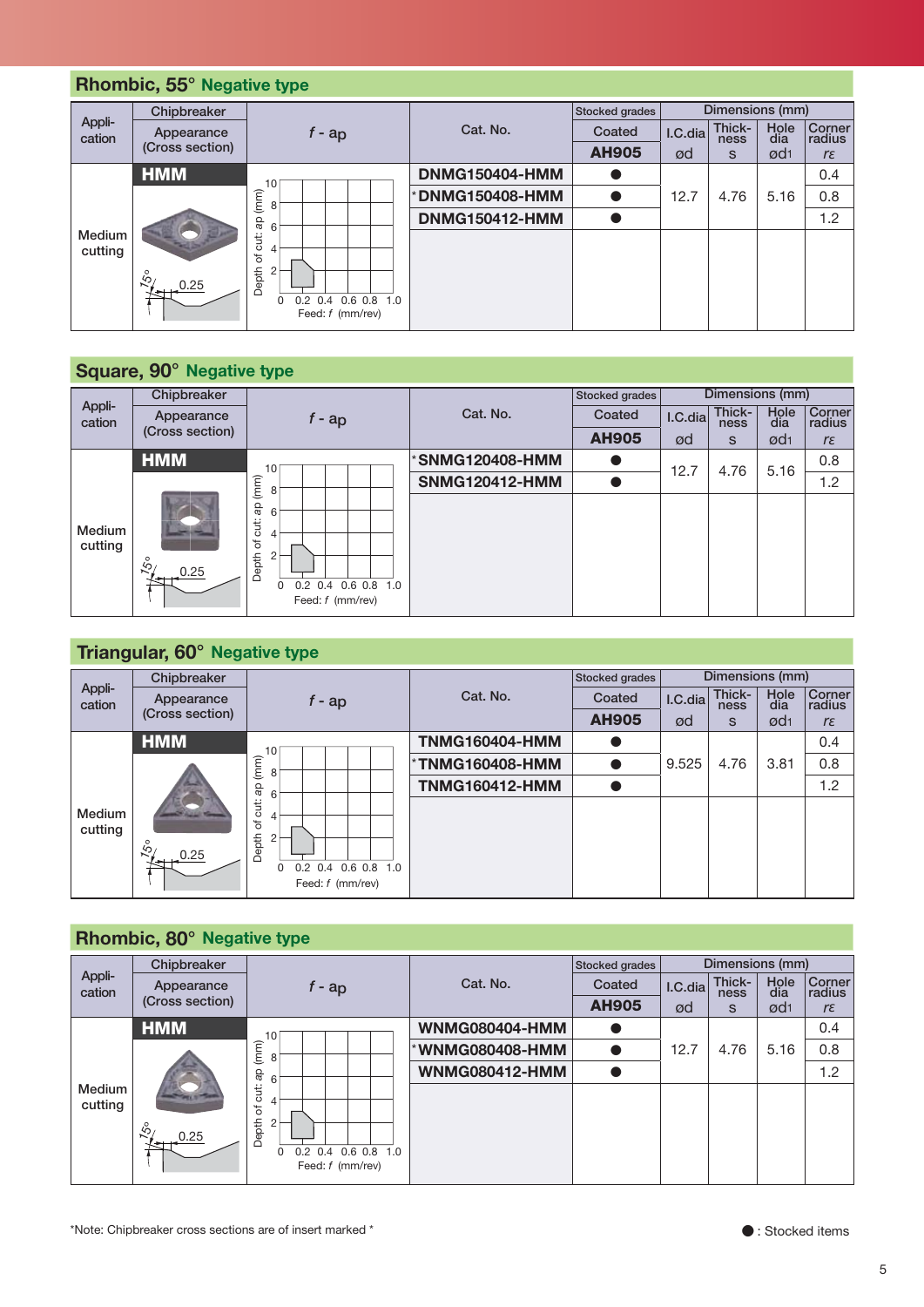

#### **Rhombic, 35**° **Negative type**

|                   | Chipbreaker                      |                                                              |                       | Stocked grades |         | Dimensions (mm) |                 |                  |
|-------------------|----------------------------------|--------------------------------------------------------------|-----------------------|----------------|---------|-----------------|-----------------|------------------|
| Appli-<br>cation  | Appearance                       | $f$ - ap                                                     | Cat. No.              | Coated         | I.C.dia | Thick-<br>ness  | Hole<br>dia     | Corner<br>radius |
|                   | (Cross section)                  |                                                              |                       | <b>AH905</b>   | ød      | S               | ød <sub>1</sub> | $r \varepsilon$  |
|                   | <b>HMM</b>                       | 10                                                           | <b>VNMG160404-HMM</b> |                |         |                 |                 | 0.4              |
|                   |                                  | (mm)<br>8                                                    | *VNMG160408-HMM       |                | 9.525   | 4.76            | 3.81            | 0.8              |
|                   |                                  | qp<br>6                                                      | <b>VNMG160412-HMM</b> |                |         |                 |                 | 1.2              |
| Medium<br>cutting |                                  | cut:<br>4<br>đ                                               |                       |                |         |                 |                 |                  |
|                   | $\mathring{\mathcal{L}}$<br>0.25 | Depth<br>2<br>$0.2$ 0.4 0.6 0.8 1.0<br>0<br>Feed: f (mm/rev) |                       |                |         |                 |                 |                  |

#### **Rhombic, 80**° **Positive type 11**°

|                                        | Chipbreaker       |                                                                                                        |             | Stocked grades |         | Dimensions (mm) |                 |                         |
|----------------------------------------|-------------------|--------------------------------------------------------------------------------------------------------|-------------|----------------|---------|-----------------|-----------------|-------------------------|
| Appli-<br>cation                       | Appearance        | $f$ - ap                                                                                               | Cat. No.    | Coated         | I.C.dia | Thick-<br>ness  | Hole<br>dia     | <b>Corner</b><br>radius |
|                                        | (Cross section)   |                                                                                                        |             | <b>AH905</b>   | ød      | S               | Ød <sub>1</sub> | $r\varepsilon$          |
|                                        | <b>All-round</b>  | 10                                                                                                     | *CPMT120408 |                | 12.7    | 4.76            | 5.5             | 0.8                     |
| <b>NEW</b><br><b>Medium</b><br>cutting | 0.25<br>$\approx$ | (mm)<br>8<br>qp<br>6<br>cut:<br>4<br>đ<br>Depth<br>2<br>$0.2$ 0.4 0.6 0.8 1.0<br>0<br>Feed: f (mm/rev) |             |                |         |                 |                 |                         |

#### **Rhombic, 55° Positive type 7**°

|                                      | Chipbreaker                       |                                                                                                                            |                       | Stocked grades |         | Dimensions (mm) |                 |                  |
|--------------------------------------|-----------------------------------|----------------------------------------------------------------------------------------------------------------------------|-----------------------|----------------|---------|-----------------|-----------------|------------------|
| Appli-<br>cation                     | Appearance                        | $f$ - ap                                                                                                                   | Cat. No.              | Coated         | I.C.dia | Thick-<br>ness  | Hole<br>dia     | Corner<br>radius |
|                                      | (Cross section)                   |                                                                                                                            |                       | <b>AH905</b>   | ød      | $\mathbf{s}$    | Ød <sub>1</sub> | $r\varepsilon$   |
|                                      | <b>PSF</b>                        |                                                                                                                            | DCMT11T304-PSF        |                |         |                 |                 | 0.4              |
| <b>NEW</b>                           |                                   |                                                                                                                            | DCMT11T308-PSF        |                | 9.525   | 3.97            | 4.4             | 0.8              |
| Finishing                            | 0.12<br>$\overset{\circ}{\alpha}$ | Depth of cut: ap (mm)<br>- m<br>- m<br>- m<br>-<br>0.2 0.4 0.6 0.8 1.0<br>$\Omega$<br>Feed: f (mm/rev)                     |                       |                |         |                 |                 |                  |
|                                      | <b>PSS</b>                        |                                                                                                                            | DCMT11T304-PSS        |                |         |                 |                 | 0.4              |
| <b>NEW</b>                           |                                   |                                                                                                                            | DCMT11T308-PSS        |                | 9.525   | 3.97            | 4.4             | 0.8              |
|                                      |                                   |                                                                                                                            | <b>DCMT11T312-PSS</b> |                |         |                 |                 | 1.2              |
| Finishing<br>to light<br>cutting     | 0.15<br>$\frac{6}{5}$             | Depth of cut: ap (mm)<br>$\frac{1}{2}$<br>$\frac{1}{2}$<br>$\frac{1}{2}$<br>$0.2$ 0.4 0.6 0.8 1.0<br>0<br>Feed: f (mm/rev) |                       |                |         |                 |                 |                  |
|                                      | <b>PS</b>                         | 10                                                                                                                         | <b>DCMT11T304-PS</b>  |                |         |                 |                 | 0.4              |
| <b>NEW</b>                           |                                   | 8                                                                                                                          | <b>DCMT11T308-PS</b>  |                | 9.525   | 3.97            | 4.4             | 0.8              |
|                                      |                                   | 6                                                                                                                          | <b>DCMT11T312-PS</b>  |                |         |                 |                 | 1.2              |
| Finishing<br>to<br>medium<br>cutting | $10^{\circ}$                      | Depth of cut: ap (mm)<br>4<br>$\overline{c}$<br>$0.2$ 0.4 0.6 0.8 1.0<br>$\Omega$<br>Feed: f (mm/rev)                      |                       |                |         |                 |                 |                  |

\*Note: Chipbreaker cross sections are of insert marked  $*$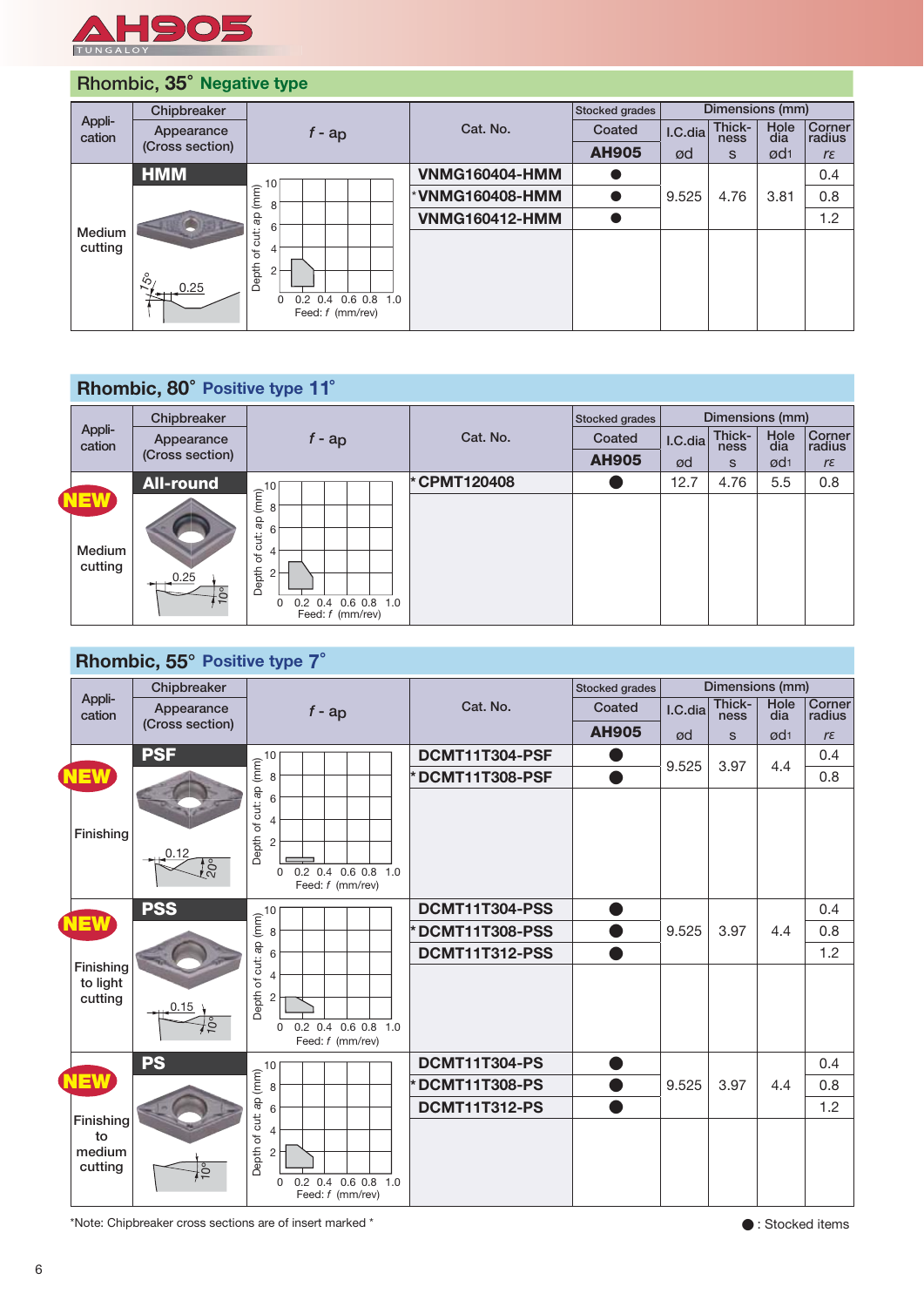

#### **Round with hole, Positive type 7**°

|                                  | Chipbreaker         |                                                                                                                    |                       | Stocked grades |         | Dimensions (mm) |                 |                              |
|----------------------------------|---------------------|--------------------------------------------------------------------------------------------------------------------|-----------------------|----------------|---------|-----------------|-----------------|------------------------------|
| Appli-<br>cation                 | Appearance          | $f$ - ap                                                                                                           | Cat. No.              | Coated         | I.C.dia | Thick-<br>ness  | Hole<br>dia     | Corner<br>radius             |
|                                  | (Cross section)     |                                                                                                                    |                       | <b>AH905</b>   | ød      | S               | ød <sub>1</sub> | $r\varepsilon$               |
|                                  | <b>RS</b>           | 10                                                                                                                 | RCMT10T3M0-RS         |                | 10      | 3.97            | 4.4             | $\qquad \qquad \blacksquare$ |
| <b>NEW</b>                       |                     | ap (mm)<br>8                                                                                                       | <b>*RCMT1204M0-RS</b> |                | 12      | 4.76            | 4.4             | $\qquad \qquad \blacksquare$ |
| Finishing<br>to light<br>cutting | 0.2<br>မို          | 6<br>of cut:<br>$\overline{4}$<br><b>Depth</b><br>$\overline{c}$<br>$0.2$ 0.4 0.6 0.8 1.0<br>0<br>Feed: f (mm/rev) |                       |                |         |                 |                 |                              |
|                                  | 61                  |                                                                                                                    | RCMM1003M0-61         |                | 10      | 3.18            | 3.6             | $\qquad \qquad \blacksquare$ |
| <b>NEW</b>                       |                     | 10<br>(mm)                                                                                                         | *RCMM1204M0-61        |                | 12      | 4.76            | 4.2             | $\overline{\phantom{0}}$     |
| Medium<br>cutting                | 0.15<br><u>ါ်ခွ</u> | 8<br>ap<br>6<br>of cut:<br>4<br>Depth<br>$\overline{2}$<br>0.2 0.4 0.6 0.8 1.0<br>0<br>Feed: f (mm/rev)            |                       |                |         |                 |                 |                              |

\*Note: Chipbreaker cross sections are of insert marked \* -

: Stocked items